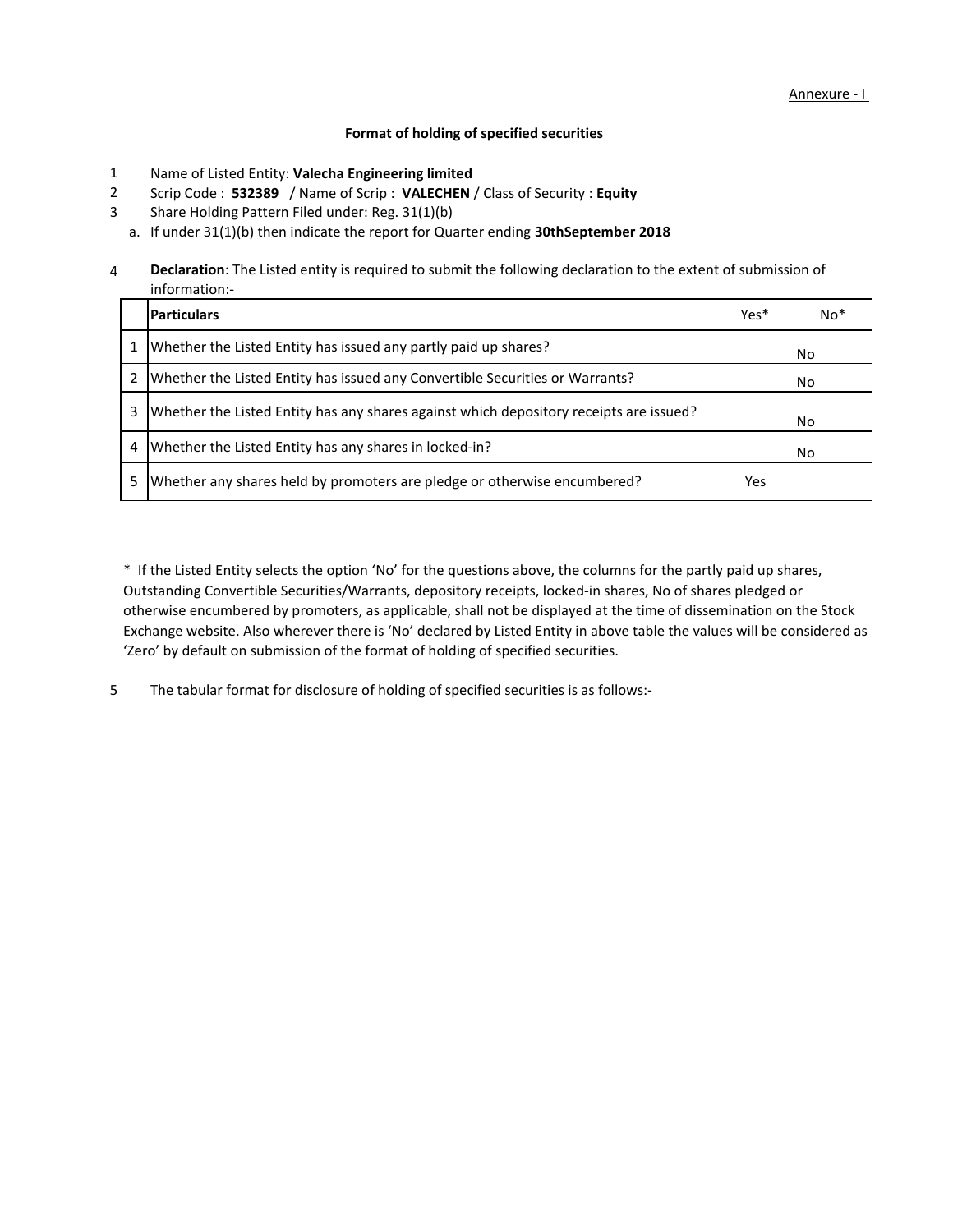## **Table I - Summary Statement holding of specified securities**

| Cate-<br>gory | Category of shareholder                         | Nos. of share-<br>holders | No. of fully paid<br>up equity shares<br>held | No. of Partly<br>paid-up equity<br>shares held | No. of shares<br>underlying<br>Depository<br>Receipts | <b>Total nos, shares</b><br>held | Shareholding as<br>a % of total no.<br>of shares<br>(calculated as<br>per SCRR, 1957) | Number of Voting Rights held in each class of securities |                     |              |                    | No. of Shares<br>Underlying<br>Outstanding<br>convertible<br>securities<br>(including<br>Warrants) | Shareholding, as a<br>% assuming full<br>conversion of<br>convertible<br>securities (as a<br>percentage of<br>diluted share<br>capital) |       | in shares                                   | Number of Locked Number of Shares pledged<br>or otherwise encumbered |                                             | Number of<br>equity shares<br>held in<br>dematerialized<br>form |
|---------------|-------------------------------------------------|---------------------------|-----------------------------------------------|------------------------------------------------|-------------------------------------------------------|----------------------------------|---------------------------------------------------------------------------------------|----------------------------------------------------------|---------------------|--------------|--------------------|----------------------------------------------------------------------------------------------------|-----------------------------------------------------------------------------------------------------------------------------------------|-------|---------------------------------------------|----------------------------------------------------------------------|---------------------------------------------|-----------------------------------------------------------------|
| $\mathbf{u}$  | (II)                                            | (III)                     | (IV)                                          | (V)                                            | (VI)                                                  | $(VII) = (IV)+(V)+$              | (VIII)                                                                                |                                                          | (IX)                |              |                    | (X)                                                                                                | (XI)= (VII)+(X)                                                                                                                         | (XII) |                                             | (XIII)                                                               |                                             | (XIV)                                                           |
|               |                                                 |                           |                                               |                                                |                                                       | (VI)                             | As a % of<br>$(A+B+C2)$                                                               |                                                          | No of Voting Rights |              | Total as a<br>% of |                                                                                                    | As a % of $(A+B+C2)$                                                                                                                    | No.   | As a % of<br>total<br><b>Shares</b><br>held | No.                                                                  | As a % of<br>total<br><b>Shares</b><br>held |                                                                 |
|               |                                                 |                           |                                               |                                                |                                                       |                                  |                                                                                       | Class<br>eg: X                                           | Class<br>eg:v       | <b>Total</b> | $(A+B+C)$          |                                                                                                    |                                                                                                                                         | (a)   | (b)                                         | (a)                                                                  | (b)                                         |                                                                 |
| (A)           | Promoter & Promoter<br>Group                    | 15                        | 7005180                                       |                                                |                                                       | 7005180                          | 31.09                                                                                 | 7005180                                                  |                     | 7005180      | 31.09              |                                                                                                    | 31.09                                                                                                                                   |       | 0.00                                        | 4140043                                                              | 59.10                                       | 7005180                                                         |
| (B)           | Public                                          | 14262                     | 15524845                                      |                                                |                                                       | 15524845                         | 68.91                                                                                 | 15524845                                                 |                     | 15524845     | 68.91              |                                                                                                    | 68.91                                                                                                                                   |       | 0.00                                        | <b>NA</b>                                                            |                                             | 15,159,185                                                      |
| (C)           | Non Promoter- Non Public                        |                           |                                               |                                                |                                                       |                                  | 0.00                                                                                  |                                                          |                     |              | 0.00               |                                                                                                    | 0.00                                                                                                                                    |       | 0.00                                        | <b>NA</b>                                                            |                                             |                                                                 |
| (C1)          | <b>Shares underlying DRs</b>                    |                           |                                               |                                                |                                                       |                                  | <b>NA</b>                                                                             |                                                          |                     |              | 0.00               |                                                                                                    | 0.00                                                                                                                                    |       | 0.00                                        | <b>NA</b>                                                            |                                             |                                                                 |
| (C2)          | <b>Shares held by Employee</b><br><b>Trusts</b> |                           |                                               |                                                |                                                       |                                  | 0.00                                                                                  |                                                          |                     |              | 0.00               |                                                                                                    | 0.00                                                                                                                                    |       | 0.00                                        | <b>NA</b>                                                            |                                             |                                                                 |
|               | Total                                           | 14277                     | 22530025                                      |                                                |                                                       | 22530025                         | 100.00                                                                                | 22530025                                                 | 0.00                | 22530025     | 100.00             |                                                                                                    | 100.00                                                                                                                                  |       | 0.00                                        | 4140043                                                              | 18.38                                       | 22164365                                                        |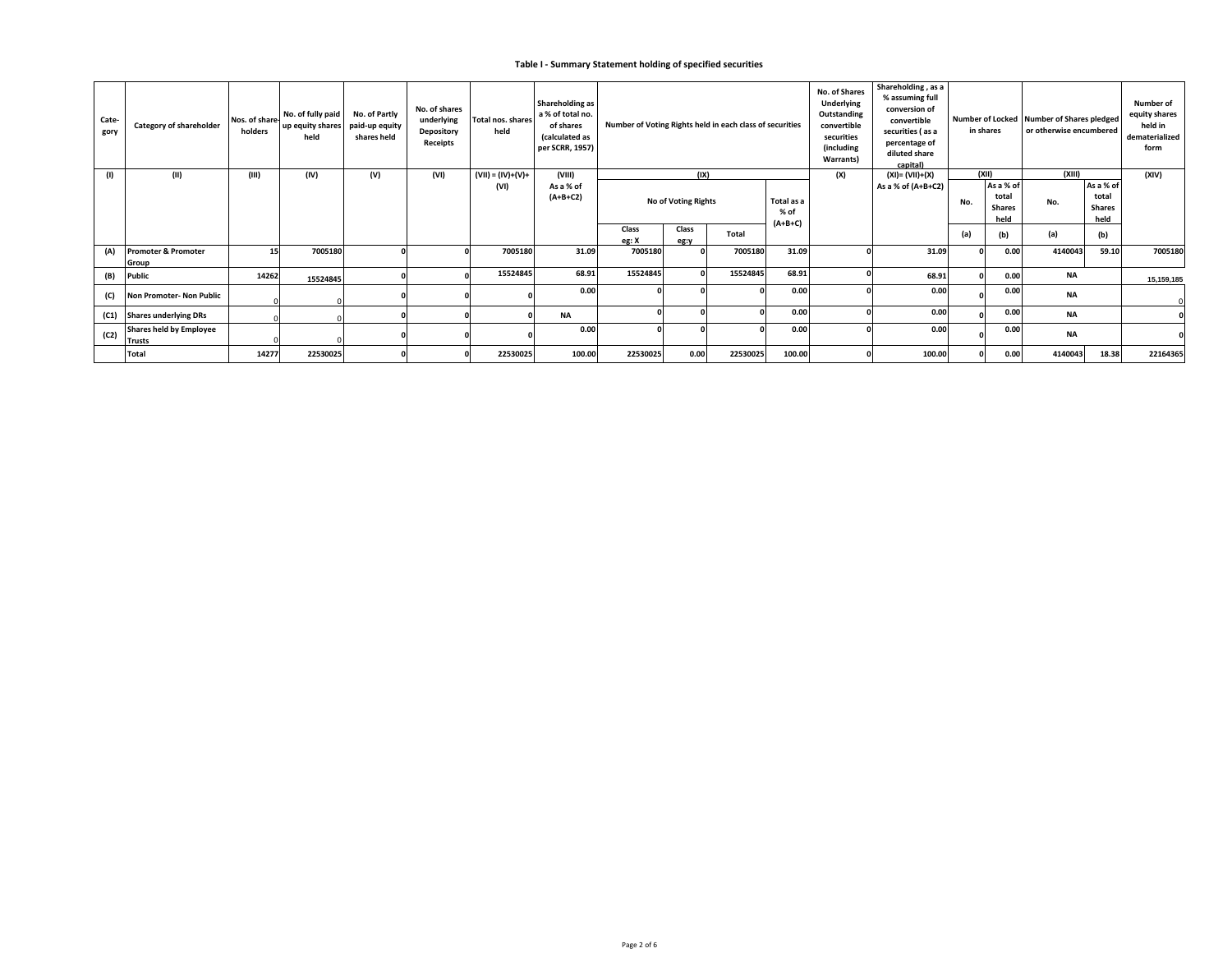## **Table II - Statement showing shareholding pattern of the Promoter and Promoter Group**

|       | PAN<br>Category & Name of the Shareholders                                                                                                                                                                                                                              |            | No. of<br>shareholder | No. of fully paid up<br>equity shares held | Partly<br>paid-up<br>equity<br>shares<br>held | Nos. of shares<br>underlying<br>Depository<br>Receipts | held              | Total nos. shares Shareholding % calculated<br>as per SCRR, 1957 |                 |                       |                         | Number of Voting Rights held in each class of securities | No. of Shares Underlying<br><b>Outstanding convertible</b><br>securities (including<br>Warrants) | Shareholding, as a % assuming full<br>onversion of convertible securities (as a<br>percentage of diluted share capital) | Number of Locked in<br>shares |                           |                    | <b>Number of Shares pledged</b><br>or otherwise encumbered | Number of equity<br>shares held in<br>dematerialized form |
|-------|-------------------------------------------------------------------------------------------------------------------------------------------------------------------------------------------------------------------------------------------------------------------------|------------|-----------------------|--------------------------------------------|-----------------------------------------------|--------------------------------------------------------|-------------------|------------------------------------------------------------------|-----------------|-----------------------|-------------------------|----------------------------------------------------------|--------------------------------------------------------------------------------------------------|-------------------------------------------------------------------------------------------------------------------------|-------------------------------|---------------------------|--------------------|------------------------------------------------------------|-----------------------------------------------------------|
|       | (1)                                                                                                                                                                                                                                                                     | (II)       | (III)                 | (IV)                                       | (V)                                           | (VI)                                                   | $(VII = IV+V+VI)$ | As a % of (A+B+C2)                                               |                 |                       | (1)                     |                                                          | (X)                                                                                              | $(XI) = (VII)+(X)$ as a % of A+B+C2                                                                                     |                               | (X  )                     |                    | (XIII)                                                     | (XIV)                                                     |
|       |                                                                                                                                                                                                                                                                         |            |                       |                                            |                                               |                                                        |                   | (VIII)                                                           |                 | No of Voting Rights   |                         | Total as a % of Total                                    |                                                                                                  |                                                                                                                         |                               | As a % of total           | No.                | As a % of total                                            |                                                           |
|       |                                                                                                                                                                                                                                                                         |            |                       |                                            |                                               |                                                        |                   |                                                                  |                 | Class X Class Y Total |                         | Voting rights                                            |                                                                                                  |                                                                                                                         | (a)                           | <b>Shares held</b><br>(b) | (a)                | shares held<br>(b)                                         |                                                           |
|       | $(1)$ Indian                                                                                                                                                                                                                                                            |            |                       |                                            |                                               |                                                        |                   |                                                                  |                 |                       |                         |                                                          |                                                                                                  |                                                                                                                         |                               |                           |                    |                                                            |                                                           |
| (a)   | Individuals/Hindu undivided Family                                                                                                                                                                                                                                      |            |                       |                                            |                                               |                                                        |                   |                                                                  |                 |                       |                         |                                                          |                                                                                                  |                                                                                                                         |                               |                           |                    |                                                            |                                                           |
|       | (i) Dinesh Valecha                                                                                                                                                                                                                                                      | AAAPV5458R |                       | 2812                                       |                                               | $\Omega$                                               | 2812              | 0.01                                                             |                 | 2812                  | 2812                    | 0.01                                                     |                                                                                                  | 0.01                                                                                                                    |                               | 0.00                      |                    | 0.00                                                       | 2812                                                      |
|       | (ii) Umesh Hariram Valecha                                                                                                                                                                                                                                              | AAAPV5459Q |                       | 2587                                       |                                               | $\Omega$                                               | 2587              | 0.01                                                             |                 | 2587                  | 2587                    | 0.01                                                     |                                                                                                  | 0.01                                                                                                                    |                               | 0.00                      |                    | 0.00                                                       | 2587                                                      |
|       | (iii) Jagdish K Valecha                                                                                                                                                                                                                                                 | AAAPV6661L |                       |                                            |                                               | $\Omega$                                               |                   | 0.00                                                             |                 | $\Omega$              |                         | 0.00                                                     |                                                                                                  | 0.00                                                                                                                    |                               | 0.00                      |                    | 0.00                                                       |                                                           |
|       | (b) Central Government/ State Government(s)                                                                                                                                                                                                                             |            | $\Omega$              |                                            |                                               | $\Omega$                                               |                   | 0.00                                                             |                 | $\Omega$              |                         | 0.00                                                     |                                                                                                  | 0.00                                                                                                                    |                               | 0.00                      |                    | 0.00                                                       |                                                           |
| (c)   | Financial Institutions/ Banks                                                                                                                                                                                                                                           |            | $\Omega$              |                                            |                                               | $\Omega$                                               |                   | 0.00                                                             |                 | $\Omega$              |                         | 0.00                                                     |                                                                                                  | 0.00                                                                                                                    |                               | 0.00                      |                    | 0.00                                                       |                                                           |
|       | (d) Any Other (specify)                                                                                                                                                                                                                                                 |            |                       |                                            |                                               |                                                        |                   |                                                                  |                 |                       |                         |                                                          |                                                                                                  |                                                                                                                         |                               |                           |                    |                                                            |                                                           |
|       | i) Bodies Corporate                                                                                                                                                                                                                                                     |            |                       |                                            |                                               |                                                        |                   |                                                                  |                 |                       |                         |                                                          |                                                                                                  |                                                                                                                         |                               |                           |                    |                                                            |                                                           |
|       | (i) Valecha Investment Private Ltd.                                                                                                                                                                                                                                     | AAACV2759G | $\overline{1}$        | 6.932.249                                  |                                               | $\Omega$                                               | 6932249           | 30.77                                                            |                 | 6932249               | 0 6932249               | 30.77                                                    | $\Omega$                                                                                         | $30.77$ 0                                                                                                               |                               |                           | $0\quad 4,140,043$ | 59.72                                                      | 6.932.249                                                 |
|       |                                                                                                                                                                                                                                                                         |            |                       |                                            |                                               |                                                        |                   |                                                                  |                 |                       |                         |                                                          |                                                                                                  |                                                                                                                         |                               |                           |                    |                                                            |                                                           |
|       |                                                                                                                                                                                                                                                                         |            |                       |                                            |                                               |                                                        |                   |                                                                  |                 |                       |                         |                                                          |                                                                                                  |                                                                                                                         |                               |                           |                    |                                                            |                                                           |
|       | (ii)Companies Acting in Concert                                                                                                                                                                                                                                         |            |                       |                                            |                                               |                                                        |                   |                                                                  |                 |                       |                         |                                                          |                                                                                                  |                                                                                                                         |                               |                           |                    |                                                            |                                                           |
|       | (i) Gopaldas Vasudev Construction Pvt.Ltd.                                                                                                                                                                                                                              | AAACG1875C |                       | 424                                        |                                               | $\Omega$                                               | 424               | 0.00                                                             |                 | 424                   | 424                     | 0.00                                                     |                                                                                                  | 0.00                                                                                                                    |                               | 0.00                      |                    | 0.00                                                       | 424                                                       |
|       | (iii) Person acting in Concert                                                                                                                                                                                                                                          |            |                       |                                            |                                               |                                                        |                   |                                                                  |                 |                       |                         |                                                          |                                                                                                  |                                                                                                                         |                               |                           |                    |                                                            |                                                           |
|       | i) Pavitra Ramchandra Valecha                                                                                                                                                                                                                                           | AACPV6379D |                       | 7.169                                      |                                               | $\Omega$                                               | 7169              | 0.03                                                             |                 | 7169                  | 7169                    | 0.03                                                     |                                                                                                  | 0.03                                                                                                                    |                               | 0.00                      |                    | 0.00                                                       | 7,169                                                     |
|       | ii) Ramchand Hemandas Valecha                                                                                                                                                                                                                                           | AABPV7054Q |                       | 21,481                                     |                                               | $\Omega$                                               | 21481             | 0.10                                                             |                 | 21481                 | 21481                   | 0.10                                                     |                                                                                                  | 0.10                                                                                                                    |                               | 0.00                      |                    | 0.00                                                       | 21,481                                                    |
|       | iii) Sharda Hariram Valecha                                                                                                                                                                                                                                             | AACPV8571B |                       | 10.125                                     |                                               | $\Omega$                                               | 10125             | 0.04                                                             |                 | 10125                 | 10125                   | 0.04                                                     |                                                                                                  | 0.04                                                                                                                    |                               | 0.00                      |                    | 0.00                                                       | 10.125                                                    |
|       | iv) Vasudev Pvarelal Valecha                                                                                                                                                                                                                                            | AAAHV1284M |                       | 9.112                                      |                                               | $\Omega$                                               | 9112              | 0.04                                                             |                 | 9112                  | 9112                    | 0.04                                                     |                                                                                                  | 0.04                                                                                                                    |                               | 0.00                      |                    | 0.00                                                       | 9,112                                                     |
|       | v) Kavita Vasudev Valecha                                                                                                                                                                                                                                               | AABPV4823H |                       | 2.862                                      |                                               | $\Omega$                                               | 2862              | 0.01                                                             |                 | 2862                  | 2862                    | 0.01                                                     |                                                                                                  | 0.01                                                                                                                    |                               | 0.00                      |                    | 0.00                                                       | 2,862                                                     |
|       | vi) Lata Vasudev Valecha                                                                                                                                                                                                                                                | AACPV8690B |                       | 6.199                                      |                                               |                                                        | 6199              | 0.03                                                             |                 | 6199                  | 6199                    | 0.03                                                     |                                                                                                  | 0.03                                                                                                                    |                               | 0.00                      |                    | 0.00                                                       | 6,199                                                     |
|       | (vii)Dinesh H Valecha - Karta For Hariram Pvarelal Valecha (Huf)                                                                                                                                                                                                        | AAAHH0934E |                       | 4.500                                      |                                               | $\Omega$                                               | 4500              | 0.02                                                             |                 | 4500                  | 4500                    | 0.02                                                     |                                                                                                  | 0.02                                                                                                                    |                               | 0.00                      |                    | 0.00                                                       | 4.500                                                     |
|       | (viii) Bhavana Ramchand Valecha                                                                                                                                                                                                                                         | AACPV6377P |                       | 3.375                                      |                                               | $\Omega$                                               | 3375              | 0.01                                                             |                 | 3375                  | 3375                    | 0.01                                                     |                                                                                                  | 0.01                                                                                                                    |                               | 0.00                      |                    | 0.00                                                       | 3,375                                                     |
|       | (ix)Alka Vasudev Valecha                                                                                                                                                                                                                                                | AABPV4824A |                       | 1,948                                      |                                               | $\Omega$                                               | 1948              | 0.01                                                             |                 | 1948                  | 1948                    | 0.01                                                     |                                                                                                  | 0.01                                                                                                                    |                               | 0.00                      |                    | 0.00                                                       | 1,948                                                     |
|       | (xi) Geeta Dinesh Valecha                                                                                                                                                                                                                                               | AGAPS6028C |                       | 337                                        |                                               | $\Omega$                                               | 337               | 0.00                                                             |                 | 337                   | 337                     | 0.00                                                     |                                                                                                  | 0.00                                                                                                                    |                               | 0.00                      |                    | 0.00                                                       | 337                                                       |
|       | Sub-Total (A)(1)                                                                                                                                                                                                                                                        |            | 15 <sup>1</sup>       | 7.005.180                                  |                                               | $\Omega$                                               | 7.005.180         |                                                                  | 31.09 7.005.180 |                       | 7,005,180<br>$\sqrt{2}$ | 31.09                                                    |                                                                                                  | 31.09                                                                                                                   |                               |                           | $0$ 4.140.043      | 59.10                                                      | 7,005,180                                                 |
|       | (2) Foreign                                                                                                                                                                                                                                                             |            |                       |                                            |                                               |                                                        |                   |                                                                  |                 |                       |                         |                                                          |                                                                                                  |                                                                                                                         |                               |                           |                    |                                                            |                                                           |
|       | (a) Individuals (Non-Resident Individuals/ Foreign Individuals)                                                                                                                                                                                                         |            |                       |                                            |                                               | $\Omega$                                               |                   | 0.00                                                             |                 |                       |                         | 0.00                                                     |                                                                                                  | 0.00                                                                                                                    |                               | 0.00                      |                    | 0.00                                                       |                                                           |
|       | (b) Government                                                                                                                                                                                                                                                          |            |                       |                                            |                                               | $\Omega$                                               |                   | 0.00                                                             |                 |                       |                         | 0.00                                                     |                                                                                                  | 0.00                                                                                                                    |                               | 0.00                      |                    | 0.00                                                       |                                                           |
|       | (c) Institutions                                                                                                                                                                                                                                                        |            |                       |                                            |                                               | $\Omega$                                               |                   | 0.00                                                             |                 | $\Omega$              |                         | 0.00                                                     |                                                                                                  | 0.00                                                                                                                    |                               | 0.00                      |                    | 0.00                                                       |                                                           |
|       | (d) Foreign Portfolio Investor                                                                                                                                                                                                                                          |            | $\Omega$              |                                            |                                               | $\Omega$                                               |                   | 0.00                                                             |                 | $\sim$                |                         | 0.00                                                     |                                                                                                  | 0.00                                                                                                                    |                               | 0.00                      |                    | 0.00                                                       |                                                           |
|       | (e) Any Other (specify)                                                                                                                                                                                                                                                 |            | $\Omega$              |                                            |                                               | $\Omega$                                               | $\sqrt{2}$        | 0.00                                                             |                 | $\Omega$              | $\Omega$                | 0.00<br>$\Omega$                                         |                                                                                                  | 0.00                                                                                                                    |                               | 0.00                      |                    | 0.00                                                       |                                                           |
|       | Sub-Total (A)(2)                                                                                                                                                                                                                                                        |            |                       |                                            |                                               | $\sqrt{2}$                                             | $\sqrt{2}$        | 0.00                                                             |                 | $\Omega$              | $\sqrt{2}$              | 0.00<br>$\mathbf{r}$                                     |                                                                                                  | 0.00                                                                                                                    |                               | 0.00                      |                    | 0.00                                                       |                                                           |
|       | Total Shareholding of Promoter and Promoter Group (A)= (A)(1)+(A)(2)                                                                                                                                                                                                    |            |                       | 7005180                                    |                                               |                                                        | 7005180           | 31.09                                                            |                 | 7005180               | 7005180                 | 31.09                                                    |                                                                                                  | 31.09                                                                                                                   |                               | 0.00                      | 4140043            | 59.10                                                      | 7005180                                                   |
| Note: | Details of Shares which remain unclaimed may be given hear along with details such as number of shareholders, outstanding shares held in demat/unclaimed suspense account, voting rights which are frozen etc.<br>THE RESEARCH CONTROL CONTRACTOR CONTRACTOR CONTRACTOR |            |                       |                                            |                                               |                                                        |                   |                                                                  |                 |                       |                         |                                                          |                                                                                                  |                                                                                                                         |                               |                           |                    |                                                            |                                                           |

(1) PAN would not be displayed on website of Stock Exchange(s). (2) The term "Encumbrance" has the same meaning as assigned under regulation 28(3) of SEBI (Substantial Acquisition of Shares and Takeovers) Regulations, 2011.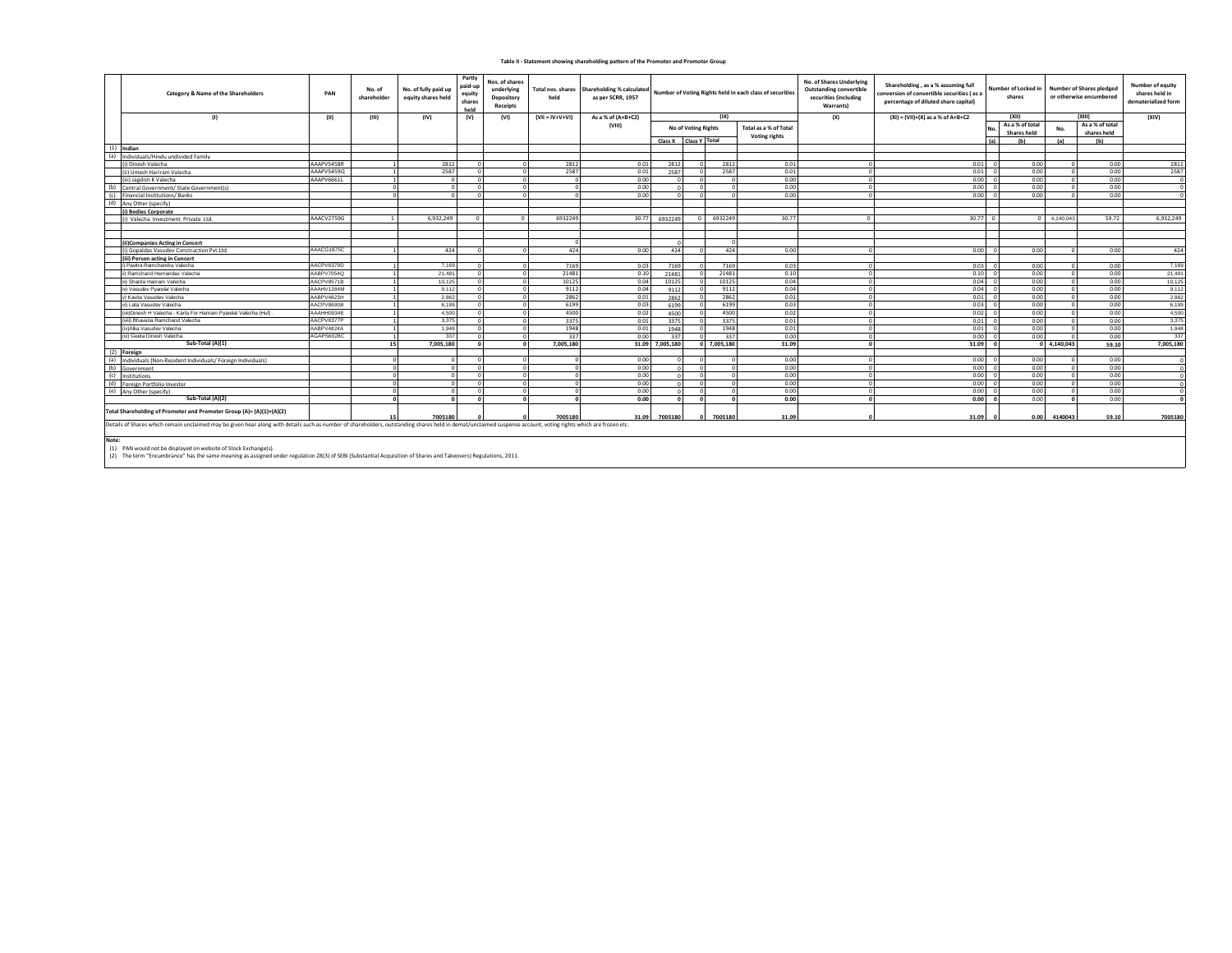|                                                                  | Category & Name of the Shareholders                                                                                                                                                                            | PAN        | Nos. of<br>sharehol<br>der | Partl<br>$\mathsf{v}$<br>paid-<br>No. of fully paid up<br>equi<br>equity shares held<br>shar<br>es<br>held | Nos. of<br>shares<br>up underly<br>ng<br>ty Deposit<br>ry<br>Receipts | Total nos.<br>shares held | Shareholding %<br>calculated as per<br>SCRR, 1957 | Number of Voting Rights held in each class of securities |  |                                        |               | No. of Shares Underlying Outstanding<br>convertible securities (including Warrants) | Total Shareholding, as a % assuming full<br>conversion of convertible securities (as a<br>percentage of diluted share capital) | Number of Locked in<br>shares | Number of Shares pledged<br>or otherwise encumbered   |                 | Number of equity<br>shares held in<br>dematerialized form |
|------------------------------------------------------------------|----------------------------------------------------------------------------------------------------------------------------------------------------------------------------------------------------------------|------------|----------------------------|------------------------------------------------------------------------------------------------------------|-----------------------------------------------------------------------|---------------------------|---------------------------------------------------|----------------------------------------------------------|--|----------------------------------------|---------------|-------------------------------------------------------------------------------------|--------------------------------------------------------------------------------------------------------------------------------|-------------------------------|-------------------------------------------------------|-----------------|-----------------------------------------------------------|
|                                                                  | (1)                                                                                                                                                                                                            | (11)       | (III)                      | (IV)<br>(V)                                                                                                | (VI)                                                                  | (VII = IV+V+VI)           | As a % of (A+B+C2)                                |                                                          |  | (IX)                                   |               | (X)                                                                                 | $(XI) = (VII)+(X)$ as a % of A+B+C2                                                                                            | (XII)                         |                                                       | (XIII)          | (XIV)                                                     |
|                                                                  |                                                                                                                                                                                                                |            |                            |                                                                                                            |                                                                       |                           | (VIII)                                            | No of Voting Rights                                      |  | Total as a % of Total<br>Voting rights |               |                                                                                     | As a % of total<br>Shares held                                                                                                 | No. (not<br>applicable)       | As a % of<br>total shares<br>held (Not<br>applicable) |                 |                                                           |
| (1) Institutions                                                 |                                                                                                                                                                                                                |            |                            |                                                                                                            |                                                                       |                           |                                                   |                                                          |  |                                        |               |                                                                                     |                                                                                                                                |                               |                                                       |                 |                                                           |
| (a) Mutual Funds/UTI                                             |                                                                                                                                                                                                                |            | $\overline{2}$             | 10012                                                                                                      |                                                                       | 10012                     | 0.04                                              | 10012                                                    |  | 10012                                  | 0.04          |                                                                                     | 0.04                                                                                                                           | 0.00                          |                                                       | NA              |                                                           |
| (b)<br>Venture Capital Funds                                     |                                                                                                                                                                                                                |            |                            |                                                                                                            | $\overline{0}$<br>$\Omega$                                            |                           | 0.00                                              |                                                          |  |                                        | 0.00          |                                                                                     | 0.00                                                                                                                           | 0.00                          |                                                       | NA              |                                                           |
| (c)<br>Alternate Investment Funds                                |                                                                                                                                                                                                                |            |                            |                                                                                                            |                                                                       |                           | 0.00                                              |                                                          |  |                                        | 0.00          |                                                                                     | 0.00                                                                                                                           | 0.00                          |                                                       | <b>NA</b>       |                                                           |
| (d)                                                              | Foreign Venture Capital Investors                                                                                                                                                                              |            |                            |                                                                                                            |                                                                       | 3892537                   | 0.00<br>17.28                                     |                                                          |  |                                        | 0.00<br>17.28 |                                                                                     | 0.00<br>17.28                                                                                                                  | 0.00                          |                                                       | NA<br><b>NA</b> | 3892537                                                   |
| (e) Foreign Portfolio Investors<br>(i-i) Hypnos Fund Limited     |                                                                                                                                                                                                                | AACCH6785N |                            | 3892537<br>2000000                                                                                         | $\Omega$<br>$\Omega$                                                  | 2000000                   | 8.88                                              | 3892537<br>200000                                        |  | 3892537<br>200000                      | 8.88          |                                                                                     | 8.88                                                                                                                           | 0.00<br>0.00                  |                                                       | NA              | 2000000                                                   |
| (i-ii) Em Resurgent Fund                                         |                                                                                                                                                                                                                | AACCE5562C |                            | 1000000                                                                                                    |                                                                       | 1000000                   | 4.44                                              | 1000000                                                  |  | 1000000                                | 4.44          |                                                                                     | 4.44                                                                                                                           | 0.00                          |                                                       | <b>NA</b>       | 1000000                                                   |
|                                                                  | [i-iii] Orange Mauritius Investments Limited AABCO0594R                                                                                                                                                        |            |                            | 892,537                                                                                                    |                                                                       | 892537                    | 3.96                                              | 892537                                                   |  | 892537                                 | 3.96          |                                                                                     | 3.96                                                                                                                           |                               |                                                       |                 | 892,537                                                   |
|                                                                  |                                                                                                                                                                                                                |            | $\overline{2}$             |                                                                                                            | $\Omega$<br>$\Omega$                                                  |                           |                                                   |                                                          |  |                                        |               |                                                                                     |                                                                                                                                |                               |                                                       |                 |                                                           |
| (f) Financial Institutions/ Banks<br>(g) Insurance Companies     |                                                                                                                                                                                                                |            |                            | 2692<br>699772                                                                                             |                                                                       | 2692<br>699772            | 0.01<br>3.11                                      | 2692<br>699772                                           |  | 2692<br>699772                         | 0.01<br>3.11  |                                                                                     | 0.01<br>3.11                                                                                                                   | 0.00<br>$\Omega$<br>0.00      |                                                       | NA<br><b>NA</b> | 2692<br>699772                                            |
|                                                                  | i-i) General Insurance Corporation Of India                                                                                                                                                                    | AAACG0615N |                            | 699772                                                                                                     |                                                                       | 699772                    | 3.11                                              | 699772                                                   |  | 699772                                 | 3.11          |                                                                                     | 3.11                                                                                                                           | 0.00                          |                                                       | NA              | 699772                                                    |
| (h) Provident Funds/ Pension Funds                               |                                                                                                                                                                                                                |            |                            |                                                                                                            |                                                                       |                           | 0.00                                              |                                                          |  |                                        | 0.00          |                                                                                     | 0.00                                                                                                                           | 0.00                          |                                                       | NA              |                                                           |
| (i) Any Other (specify)                                          |                                                                                                                                                                                                                |            |                            |                                                                                                            |                                                                       |                           | 0.00                                              |                                                          |  |                                        |               |                                                                                     |                                                                                                                                |                               |                                                       |                 |                                                           |
|                                                                  | (i) Foreign Institutional Investors - DR                                                                                                                                                                       |            |                            |                                                                                                            |                                                                       |                           | 0.00                                              |                                                          |  |                                        | 0.00          |                                                                                     | 0.00                                                                                                                           | 0.00                          |                                                       | NA              |                                                           |
|                                                                  |                                                                                                                                                                                                                |            |                            |                                                                                                            |                                                                       |                           |                                                   |                                                          |  |                                        |               |                                                                                     |                                                                                                                                |                               |                                                       | NA              |                                                           |
|                                                                  | Sub-Total (B)(1)<br>Central Government/ State Government(s)/                                                                                                                                                   |            |                            | 4605013                                                                                                    |                                                                       | 460501                    | 20.44                                             | 4,605,01                                                 |  | 4,605,01                               | 20.44         | 0.00                                                                                | 20.44                                                                                                                          | 0.00                          |                                                       |                 | 4595001                                                   |
| (2)<br>President of India                                        |                                                                                                                                                                                                                |            |                            |                                                                                                            |                                                                       |                           | 0.00                                              |                                                          |  |                                        | 0.00          |                                                                                     | 0.00                                                                                                                           | 0.00                          |                                                       | <b>NA</b>       |                                                           |
|                                                                  | Sub-Total (B)(2)                                                                                                                                                                                               |            |                            |                                                                                                            |                                                                       |                           | 0.00                                              |                                                          |  |                                        | 0.00          |                                                                                     | 0.00                                                                                                                           | 0.00                          |                                                       | NA              |                                                           |
| (3) Non-institutions                                             |                                                                                                                                                                                                                |            |                            |                                                                                                            |                                                                       |                           |                                                   |                                                          |  |                                        |               |                                                                                     |                                                                                                                                |                               |                                                       |                 |                                                           |
| (a)<br>Individuals -                                             |                                                                                                                                                                                                                |            |                            |                                                                                                            |                                                                       |                           |                                                   |                                                          |  |                                        |               |                                                                                     |                                                                                                                                |                               |                                                       |                 |                                                           |
|                                                                  | Individual shareholders holding nominal                                                                                                                                                                        |            |                            |                                                                                                            |                                                                       | 5825299                   | 25.86                                             | 5825299                                                  |  | 5825299                                | 25.86         |                                                                                     | 25.86                                                                                                                          | 0.00                          |                                                       | NA              |                                                           |
| share capital up to Rs. 2 lakhs                                  |                                                                                                                                                                                                                |            | 13,353                     | 5,825,299                                                                                                  |                                                                       |                           |                                                   |                                                          |  |                                        |               |                                                                                     |                                                                                                                                |                               |                                                       |                 | 5,651,826                                                 |
|                                                                  | ii. Individual shareholders holding nominal<br>share capital in excess of Rs. 2 lakhs.                                                                                                                         |            |                            | 2,252,855                                                                                                  |                                                                       | 2252855                   | 10.00                                             | 2252855                                                  |  | 2252855                                | 10.00         |                                                                                     | 10.00                                                                                                                          | 0.00                          |                                                       | NA              | 2,155,093                                                 |
| (ii-i) Darshana Umakant Rege                                     |                                                                                                                                                                                                                | ADNPR6982Q |                            | 300,000                                                                                                    |                                                                       | 300000                    | 1.33                                              | 300000                                                   |  | 30000                                  | 1.33          |                                                                                     | 1.33                                                                                                                           | 0.00                          |                                                       | NA              | 300,000                                                   |
| (ii-ii) HARSHA HITESH JAVERI                                     |                                                                                                                                                                                                                | AAEPJ7739F |                            | 450,000                                                                                                    |                                                                       | 450000                    | 2.00                                              | 450000                                                   |  | 450000                                 | 2.00          |                                                                                     | 2.00                                                                                                                           | 0.00                          |                                                       | NA              | 450,000                                                   |
| (ii-iii)HITESH RAMJI JAVERI                                      |                                                                                                                                                                                                                | AABPJ4691H |                            | 675,000                                                                                                    |                                                                       | 675000                    | 3.00                                              | 675000                                                   |  | 675000                                 | 3.00          |                                                                                     | 3.00                                                                                                                           | 0.00                          |                                                       | NA              | 675,000                                                   |
| (b)<br>NBFCs registered with RBI                                 |                                                                                                                                                                                                                |            |                            | 6350                                                                                                       |                                                                       | 6350                      | 0.03                                              | 6350                                                     |  | 6350                                   | 0.03          |                                                                                     | 0.03                                                                                                                           | 0.00                          |                                                       | NA              | 6350                                                      |
| (c)<br><b>Employee Trusts</b>                                    |                                                                                                                                                                                                                |            |                            |                                                                                                            | $\Omega$                                                              |                           | 0.00                                              |                                                          |  |                                        | 0.00          |                                                                                     | 0.00                                                                                                                           | 0.00                          |                                                       | NA              |                                                           |
| (d)                                                              | Overseas Depositories (holding DRs)                                                                                                                                                                            |            |                            |                                                                                                            |                                                                       |                           | 0.00                                              |                                                          |  |                                        | 0.00          |                                                                                     | 0.00                                                                                                                           | 0.00                          |                                                       | NA              |                                                           |
| (balancing figure)                                               |                                                                                                                                                                                                                |            |                            |                                                                                                            |                                                                       |                           |                                                   |                                                          |  |                                        |               |                                                                                     |                                                                                                                                |                               |                                                       |                 |                                                           |
| (e)<br>Any Other (specify)                                       |                                                                                                                                                                                                                |            |                            |                                                                                                            |                                                                       |                           |                                                   |                                                          |  |                                        |               |                                                                                     |                                                                                                                                |                               |                                                       |                 |                                                           |
| (i) Bodies Corporate                                             |                                                                                                                                                                                                                |            | 164<br>77                  | 614,039<br>456.54                                                                                          | $\Omega$<br>$\Omega$                                                  | 614039<br>456541          | 2.73<br>2.03                                      | 614039<br>456541                                         |  | 614039<br>456541                       | 2.73<br>2.03  |                                                                                     | 2.73<br>2.03                                                                                                                   | 0.00<br>0.00                  |                                                       | NA<br>NA        | 558,581                                                   |
| (ii) Clearing Members                                            | (i-i) Globe Capital Market Ltd                                                                                                                                                                                 | AAACG4267G |                            | 245,75                                                                                                     |                                                                       | 245750                    | 1.09                                              | 245750                                                   |  | 24575                                  | 1.09          |                                                                                     | 1.09                                                                                                                           | 0.00                          |                                                       | NA              | 456,541<br>245750                                         |
| (iii) HUF                                                        |                                                                                                                                                                                                                |            | 481                        | 528,189                                                                                                    | $\Omega$                                                              | 528189                    | 2.34                                              | 528189                                                   |  | 528189                                 | 2.34          |                                                                                     | 2.34                                                                                                                           | 0.00<br>$\Omega$              |                                                       | NA              | 528,189                                                   |
| (iv) Non Resident                                                |                                                                                                                                                                                                                |            | 156                        | 1,069,215                                                                                                  | $\Omega$                                                              | 1069215                   | 4.75                                              | 1069215                                                  |  | 1069215                                | 4.75          |                                                                                     | 4.75                                                                                                                           | 0.00                          |                                                       | NA              | 1,040,260                                                 |
|                                                                  | (iv-i)MAHESH AWATRAI BHOJWANI                                                                                                                                                                                  | AOOPB5454M |                            | 524,015                                                                                                    | $\Omega$                                                              | 524015                    | 2.33                                              | 524015                                                   |  | 524015                                 | 2.33          |                                                                                     | 2.33                                                                                                                           | 0.00                          |                                                       | NA              | 524,015                                                   |
|                                                                  | (iii) Limited Liability Partnership-LLP                                                                                                                                                                        |            | $\mathbf{1}$               | 24184                                                                                                      | $\Omega$<br>$\Omega$                                                  | 24184                     | 0.11                                              | 24184                                                    |  | 24184                                  | 0.11          |                                                                                     | 0.11                                                                                                                           | 0.00<br>$\Omega$              |                                                       | NA              | 24184                                                     |
| (iv) IEPF Suspence Account                                       |                                                                                                                                                                                                                |            | $\mathbf{1}$               | 22812                                                                                                      |                                                                       | 22812                     | 0.10                                              | 22812                                                    |  | 22812                                  | 0.10          |                                                                                     | 0.10                                                                                                                           | 0.00                          |                                                       | <b>NA</b>       | 22812                                                     |
| (v) Directors & their relatives                                  |                                                                                                                                                                                                                |            |                            | 120348                                                                                                     | $\Omega$                                                              | 120348                    | 0.53                                              | 120348                                                   |  | 120348                                 | 0.53          |                                                                                     | 0.53                                                                                                                           | 0.00                          |                                                       | <b>NA</b>       | 120348                                                    |
|                                                                  | Sub-Total (B)(3)                                                                                                                                                                                               |            | 14254                      | 10919832                                                                                                   |                                                                       | 10919832                  | 48.47                                             | 10919832                                                 |  | 10919832                               | 48.47         |                                                                                     | 48.47                                                                                                                          |                               |                                                       | <b>NA</b>       | 10564184                                                  |
| <b>Total Public Shareholding</b><br>$(B) = (B)(1)+(B)(2)+(B)(3)$ | Details of the shareholders acting as persons in Concert including their Shareholding (No. and %):                                                                                                             |            | 14262                      | 15524845                                                                                                   |                                                                       | 15524845                  | 68.91                                             | 15524845                                                 |  | 15524845                               | 68.91         |                                                                                     | 68.91                                                                                                                          | 0.00                          |                                                       | NA              | 15159185                                                  |
|                                                                  | Details of Shares which remain unclaimed may be given hear along with details such as number of shareholders, outstanding shares held in demat/unclaimed suspense account, voting rights which are frozen etc. |            |                            |                                                                                                            |                                                                       |                           |                                                   |                                                          |  |                                        |               |                                                                                     |                                                                                                                                |                               |                                                       |                 |                                                           |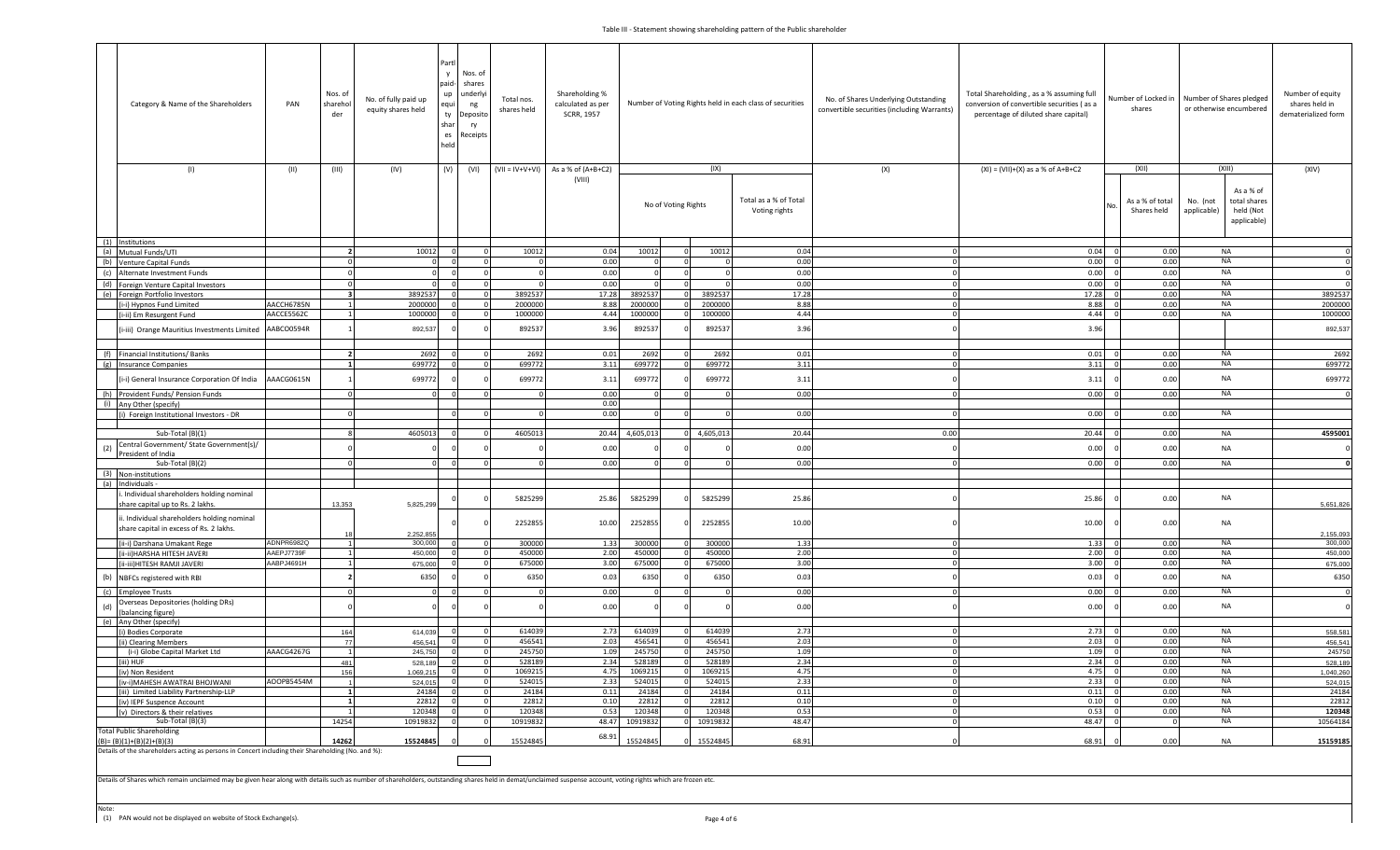(2) The above format needs to be disclosed along with the name of following persons:

Institutions/Non Institutions holding more than 1% of total number of shares.

(3) W.r.t. the information pertaining to Depository Receipts, the same may be disclosed in the respective columns to the extent information available and the balance to be disclosed as held by custodian,